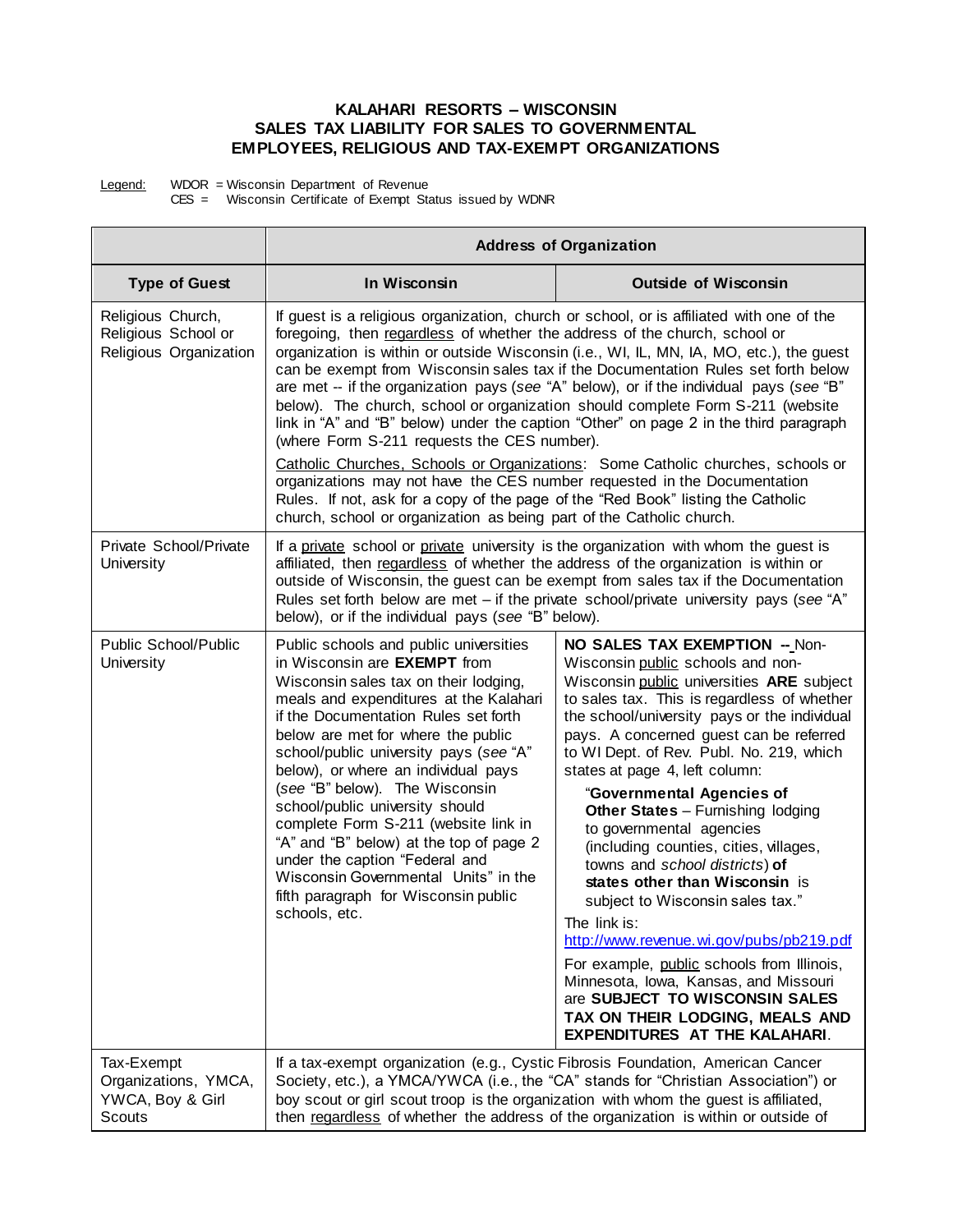|                                                                                                            | <b>Address of Organization</b>                                                                                                                                                                                                                                                                                                                                                                                                                                                                                                                                                                                                                                                    |                                                                                                                                                                                                                                                                                                                                                                                                                                                                                                                                                                                                                                                                                                       |  |
|------------------------------------------------------------------------------------------------------------|-----------------------------------------------------------------------------------------------------------------------------------------------------------------------------------------------------------------------------------------------------------------------------------------------------------------------------------------------------------------------------------------------------------------------------------------------------------------------------------------------------------------------------------------------------------------------------------------------------------------------------------------------------------------------------------|-------------------------------------------------------------------------------------------------------------------------------------------------------------------------------------------------------------------------------------------------------------------------------------------------------------------------------------------------------------------------------------------------------------------------------------------------------------------------------------------------------------------------------------------------------------------------------------------------------------------------------------------------------------------------------------------------------|--|
| <b>Type of Guest</b>                                                                                       | In Wisconsin                                                                                                                                                                                                                                                                                                                                                                                                                                                                                                                                                                                                                                                                      | <b>Outside of Wisconsin</b>                                                                                                                                                                                                                                                                                                                                                                                                                                                                                                                                                                                                                                                                           |  |
|                                                                                                            | Wisconsin, the guest can be exempt from Wisconsin sales tax if the Documentation<br>Rules set forth below are met - if the tax-exempt organization/YMCA/YWCA/scout<br>troop pays (see "A" below), or if the individual pays (see "B" below).                                                                                                                                                                                                                                                                                                                                                                                                                                      |                                                                                                                                                                                                                                                                                                                                                                                                                                                                                                                                                                                                                                                                                                       |  |
| Governmental Agency<br>Employee/City or<br>Municipal Employee                                              | Wisconsin governmental agency<br>employees and Wisconsin city or<br>municipal employees can be exempt<br>from tax if the General Documentation<br>Rules set forth below are met for where<br>the government agency pays (see "A"<br>below), or the individual pays (see "B"<br>below). The governmental agency<br>should complete Form S-211 (website<br>link in "A" and "B" below) at the top of<br>page 2 under the caption "Federal and<br>Wisconsin Governmental Units" that<br>best describes their unit of<br>government.                                                                                                                                                   | <b>NO SALES TAX EXEMPTION - State</b><br><b>Governmental Agencies and Their</b><br><b>Employees of States Other than</b><br>Wisconsin are subject to tax. This is<br>regardless of whether the governmental<br>agency outside of Wisconsin or the<br>individual pays. A concerned guest can<br>be referred WI Dept. of Rev. Publ. No.<br>219, which states at page 4, left column:<br>"Governmental Agencies of<br><b>Other States - Furnishing lodging</b><br>to governmental agencies<br>(including counties, cities, villages,<br>towns and school districts) of<br>states other than Wisconsin is<br>subject to Wisconsin sales tax."<br>The link is:<br>http://www.revenue.wi.gov/pubs/pb219.pdf |  |
| Federal Governmental<br>Agency or Federal<br>Government, including<br>Army, Navy, Air Force<br>and Marines | Sales of lodging, meals and other expenditures at the Kalahari to federal<br>governmental employees, federal governmental agencies or the Army, Navy, Air<br>Force and Marines can be exempt from tax if the Documentation Rules set forth<br>below are met for where the governmental agency pays (see "A" below), or where<br>the individual pays (see "B" below). The governmental agency should complete<br>Form S-211 (website link in "A" and "B" below) at the top of page 2 under the<br>caption "Federal and Wisconsin Governmental Units" that best describes their unit of<br>government.                                                                              |                                                                                                                                                                                                                                                                                                                                                                                                                                                                                                                                                                                                                                                                                                       |  |
| Foreign Diplomats                                                                                          | Lodging, meals and other expenditures at the Kalahari to a foreign diplomat who has<br>a federal department of state exemption card may not be subject to Wisconsin sales<br>tax if appropriate documentation is received. To document the exemption from<br>Wisconsin sales tax, the tax exemption number from the exemption card must be<br>recorded on the Kalahari's invoice.<br>Caution: Not all foreign officials are entitled to the tax exemption because the<br>privilege is based on reciprocity. The Federal Office of Foreign Missions includes on<br>its website a list that verifies the tax exempt status of foreign officials. The website<br>may be accessed at: |                                                                                                                                                                                                                                                                                                                                                                                                                                                                                                                                                                                                                                                                                                       |  |
|                                                                                                            | http://www.state.gov/ofm/resource/ihv/20290.htm<br>The link to the "Tax Exemption Card Database" is at the end of the webpage (a<br>5.0M file).                                                                                                                                                                                                                                                                                                                                                                                                                                                                                                                                   |                                                                                                                                                                                                                                                                                                                                                                                                                                                                                                                                                                                                                                                                                                       |  |

## **Documentation Rules for Exempt Sales**

A. If Organization Pays: If the religious church, religious/public school, YMCA/YWCA, boy/girl scouts (e.g., a council-wide event), tax-exempt organization or governmental agency pays the invoice, then (1) the religious church, religious/public school, YMCA/YWCA, boy/girl scouts, tax-exempt organization or governmental agency should supply a signed WDOR Form S-211 (*see* **Exhibit 1**; the link to which is: [http://www.revenue.wi.gov/forms/sales/s-211.pdf\)](http://www.revenue.wi.gov/forms/sales/s-211.pdf) with a valid CES number, (2) the invoice should be in the name of the religious church, religious/public school, YMCA/YWCA, boy/girl scouts, tax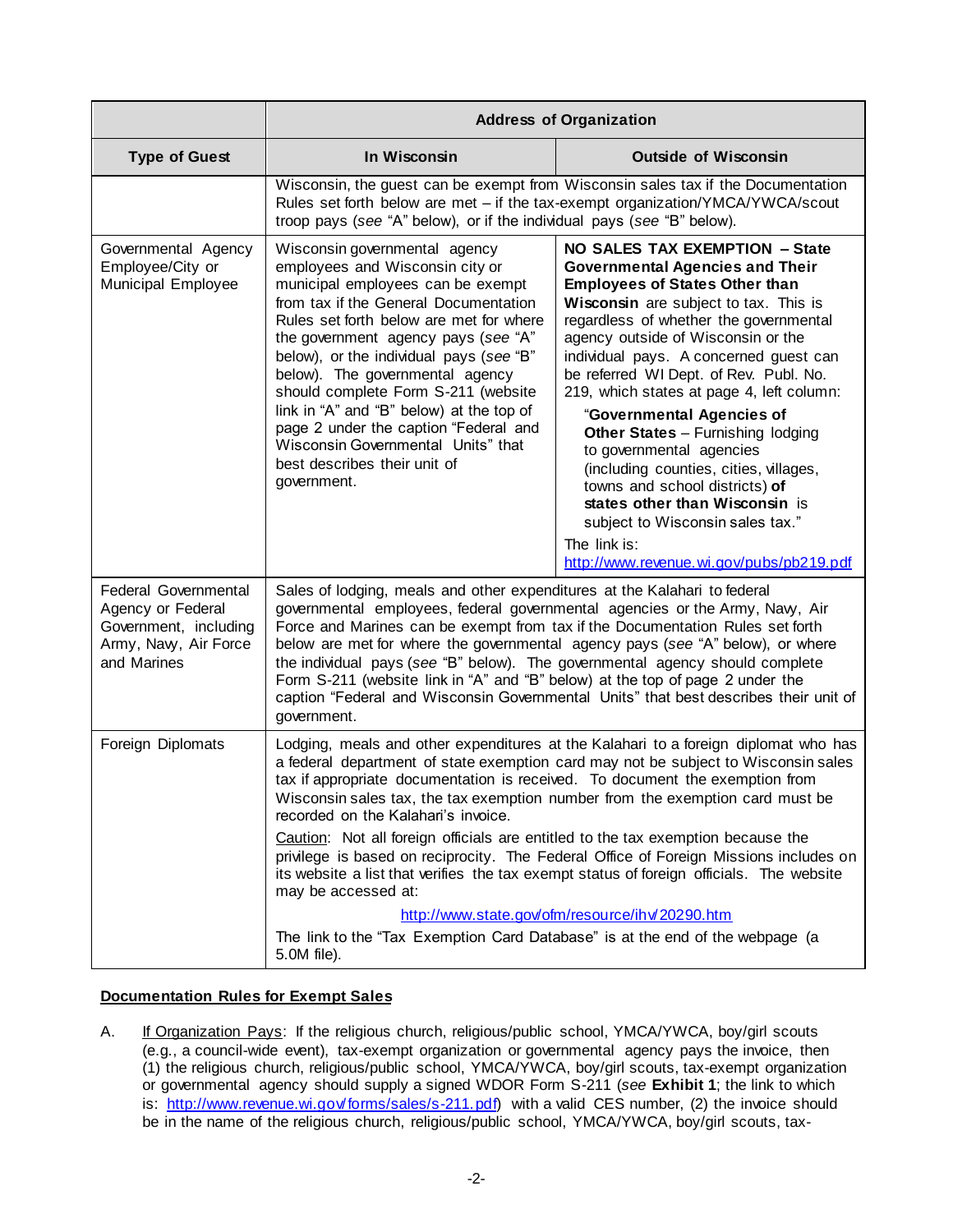exempt organization or governmental agency, and (3) the payment should be from the religious church, religious/public school, YMCA/YWCA, boy/girl scouts, (e.g., a council-wide event), tax-exempt organization or governmental agency.

B. If Individual Pays: If an individual guest pays, then to be exempt from Wisconsin sales tax, there needs to be (1) a letter (form attached as **Exhibit 2**) from the religious church, religious/public school, YMCA/YWCA, boy/girl scouts troop leader, tax-exempt organization or governmental agency saying (a) the individual is on business or activities of the religious church, religious/public school, YMCA/YWCA, boy/girl scouts, tax-exempt organization or governmental agency, and (b) the religious church, religious/public school, YMCA/YWCA, boy/girl scouts troop, tax-exempt organization or governmental agency is reimbursing the individual, and (2) a duly-completed and signed Form S-211 (*see* **Exhibit 1**; the link to which is: [http://www.revenue.wi.gov/forms/sales/s-211.pdf\)](http://www.revenue.wi.gov/forms/sales/s-211.pdf) showing the CES number for the religious church, religious/public school, YMCA/YWCA, boy/girl scouts troop/council, tax-exempt organization or governmental agency (for example, if from Wisconsin) or if not from Wisconsin, if the entity does not have a CES, then a statement that the entity does not have a CES issued by the WDOR. If multiple individual guests are paying, then the letter in the form attached as **Exhibit 2** should list the name of each of the individuals on business or activities of the religious church, religious/public school, YMCA/YWCA, boy/girl scouts, tax-exempt organization or governmental agency.

**PLEASE NOTE**: A State of Wisconsin employee can present the following two forms of state issued identification (and does not need to complete Form S-211) IF the state employee presents (1) a state-issued photo ID, and (2) the state's purchasing or travel card with the CES number for the state agency embossed on the front of the purchasing or travel card. If a CES number is not on the purchasing or travel card, then the employee needs to complete Form S-211.

**PLEASE NOTE**: The WDOR Form S-211 can be completed on a "single purchase" (i.e., one time only) or "continuous" (i.e., for the current purchase and future purchases) basis by checking the box at the top of page 1 of the form under the caption "WISCONSIN SALES AND USE TAX EXEMPTION CERTIFICATE". If "single purchase" or "continuous" is not checked, the form should be treated as being for a single purchase and a new Form S-211 be requested for each stay at the Kalahari until a "continuous" form is completed by the governmental agency, tax-exempt organization, etc.